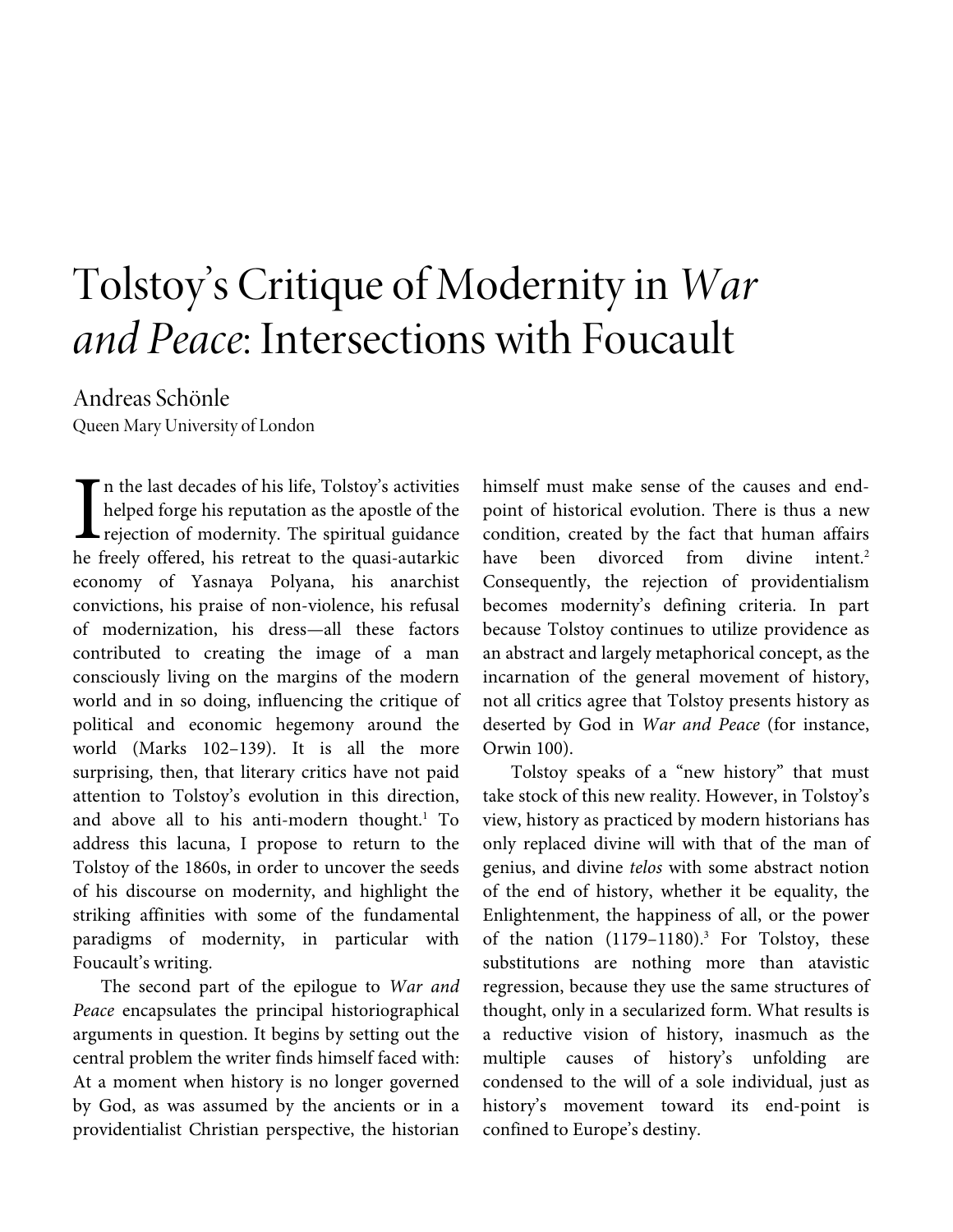To counter this egregious simplification, Tolstoy, as we know, proposes the metaphor of infinitesimal calculus, notably integration in the mathematical sense. But it is here that his line of thought is often poorly understood. To reveal the laws of historical development, one does not simply calculate the resultant of all the individual wills of the whole population. Indeed for Tolstoy, the search for a first cause of events is futile, since there will always be a more original cause or a factor one could not take into account; moreover, indivisible causes do not exist. The effort to determine the relative proportion of freedom and necessity behind an historical act is doomed to failure because the opposition between necessity and freedom leads to an unsolvable aporia. To recognize the necessity of an historical fact would require absolute knowledge of an infinite number of causes and circumstances. To imagine the notion of a completely free will would raise the opposite problem; one would have to conceive of a person outside of space, time, and causality (1210). Both suppositions are implausible. Freedom, of which we have an undeniable and inalienable awareness, only exists in an infinitesimal moment (1209); but because it is impossible for us to grab hold of what is infinitely small, any attempt to retrace first causes is fated to fail: "By thus admitting the infinitely small as the cause of movement, we arrive at the conviction that the cause, which loses itself in infinity, is unattainable (as in all the sciences)" (*PSS* 15: 295).

Rather than an absolute opposition between freedom and necessity, Tolstoy speaks of a continuous scale: "The notion of responsibility, and thus freedom, obviously contains a certain gradation" (*PSS* 15: 258). This depends on epistemological factors—such as the temporal distance between the event and its interpretation, and the visibility of factors governing the action but also sociological factors such as the degree of an individual's dependence on his entourage. One must then do away with the metaphysics of origins,

which is nothing other than an attenuated, secular form of the providentialism of pre-modern history.

Rather than search for a final cause, Tolstoy sees integration as an operation that reveals the shared properties of phenomena in the process of their development, and thus identifies the laws governing these phenomenas' behavior: "Renouncing the concept of cause, mathematics seeks laws, that is, properties common to all unknown infinitely small elements" (1212). In this paradigm shift, a functionalist mode of thought takes the place of the metaphysics of origins. What matters is no longer the identity or essence of the phenomenon, but the recurrences in its functioning. Furthermore, with Tolstoy we enter into a relational universe, where phenomena only gain meaning in a correlation with other phenomena:

It is only when, as the naturalists do, we no longer consider anything but the relations among phenomena, without asking ourselves the question whether or not it is good that the stone falls on earth, nor even what the stone desires, but rather when we will look into the laws that preside over relations, it is only at that moment that we will be on the road to truth. (*PSS* 15: 230)

In short, here modernity is defined through two different optics: Through one, a rejection of all providentialism and more broadly all historical teleology; and through another, the adoption of a functionalist and relational system of thought in place of a taxonomy of essences and an inventory of origins. For example, to comprehend the extent of the ravages caused by the War of 1812, a level of destruction that seemed to him unrivaled in human history, Tolstoy evokes the behavior of bees, which mutually exterminate each other in autumn, obeying an instinctive zoological law. The question is no longer one of freedom and will, but only one of submission to a law that constrains behavior.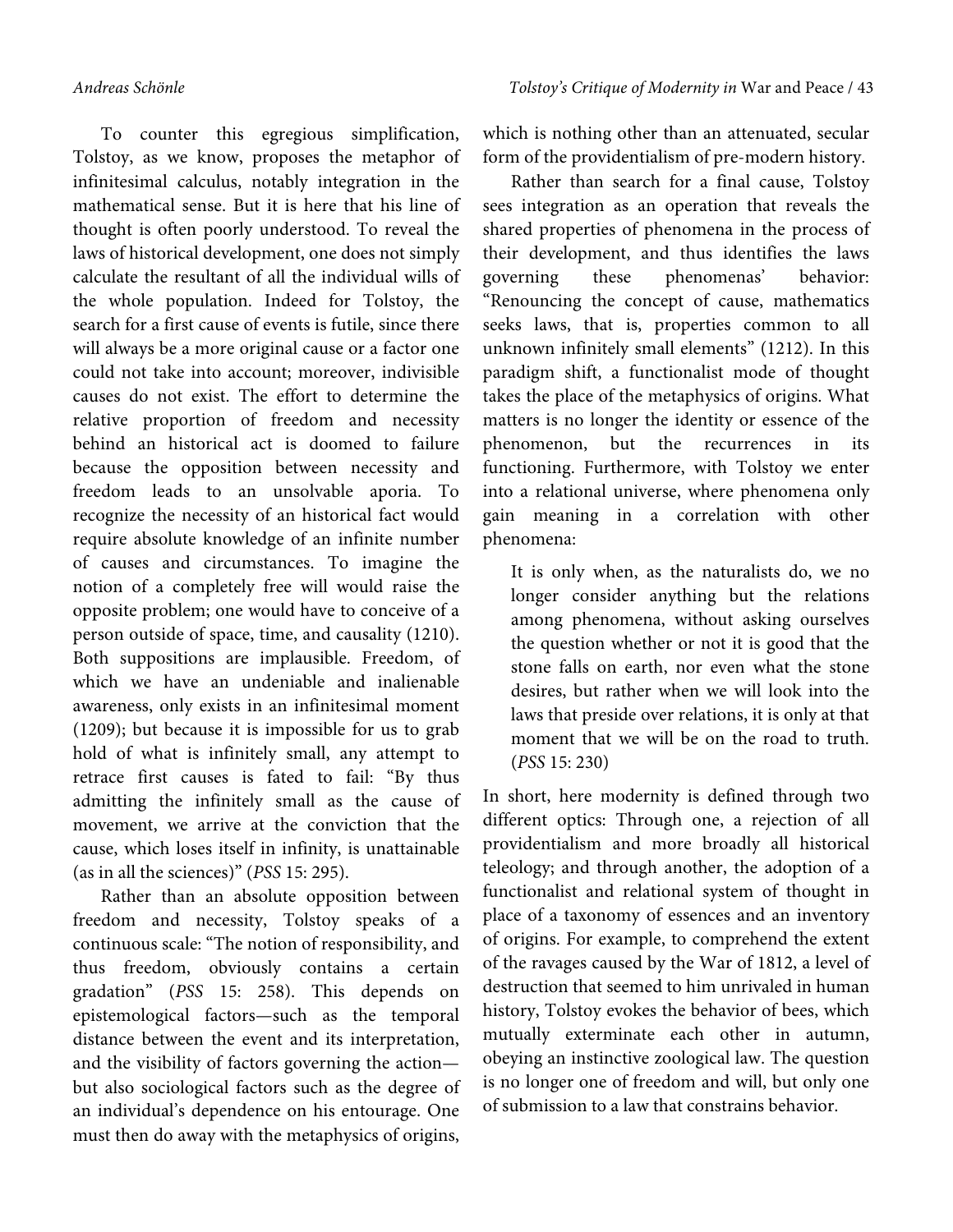This reference to zoology illustrates the parallels between adjacent sciences. The discovery in statistics (one of the new sciences of the period) that the births and deaths in a given district follow mathematical laws entails a number of consequences for philosophy, psychology, and history. Philosophy finds itself limited to the investigation of the "mirage of freedom." Psychology has to renounce its search for the "essential properties of the soul" and instead dedicate itself to demonstrating that human psychic activity always corresponds to eternal laws. History is bound to show the innumerable connections between events and individuals, rather than describing the facts and deeds of supposedly historic figures (*PSS* 15: 232–233). We are looking at the total dissolution of an intellectual paradigm.

Yet Tolstoy does not stop there. For him, this positivist logic is only one side of the coin and one must not forget the other, which assigns humanity an incontestable consciousness of freedom. Scientific discourse has to deny the existence of the soul and freedom to affirm the necessity of the laws it reveals, but science should by no means stand as ultimate truth: "In our time the majority of socalled advanced people, that is, a crowd of ignoramuses, haven take the work of the naturalists, who study one side of the question, for the solution of the whole question" (1203).

Tolstoy here describes a new phenomenon, a split in consciousness that results from the thinking subject's simultaneous desire for freedom and knowledge of the empirically demonstrable biological laws that govern all. Reason advocates necessity, while consciousness clings to freedom. This duality stems from the fact that consciousness is, at the same time a subject and object of knowledge: "Freedom is that which is examined. Necessity is that which examines. Freedom is content. Necessity is form" (1210).

The subject appears as a problem for itself, and this tension is constitutive of modern man's reflexivity, which the novel magnificently

illustrates, particularly through the character of Pierre. Reason governs reflexivity, but its object remains paradoxically defined by freedom. One observes a certain epistemological doubt in this formulation, unquestionably Kantian in origin. This means that reflexive reason will never be able to catch up with and take hold of the soul's totality. In reading the novel, it becomes evident that the reflexive thinking of Andrei or Pierre will never lead to full self-knowledge because the two protagonists always remain in part strangers to themselves.

 Without pushing the analogy too far, one finds a peculiar convergence between Tolstoy's views of modernity and Michel Foucault's description of the modern *épistémè* in *The Order of Things*. Foucault underscores the problem of identity, as does Tolstoy. Rather than draw up a list of immutable principles that enable classification and comparison as was done in the classical period, modernity raises the question of identity in its pursuits of origins. However, its origins remain inaccessible because of the largely opaque historical density that surrounds modern man. He finds himself thrown into a world that precedes him, in an already constituted society. When he wishes to express himself, he is compelled to borrow a thoroughly used language.

Modern man does not completely possess himself. Divorced from his origins, he is caught in a historical flux beyond his control (Foucault, *Order* 330). Instead of investigating first causes and origins, modernity constructs itself by weaving analogies and correspondences between various historicities. Modernity strives to understand the relations between characters and functions, and more generally analogies between phenomena of different orders rather than the comparison of specific traits (*Order* 251). We thus enter into a relational universe where elements only define themselves in correlation with other elements, be it synchronically or diachronically: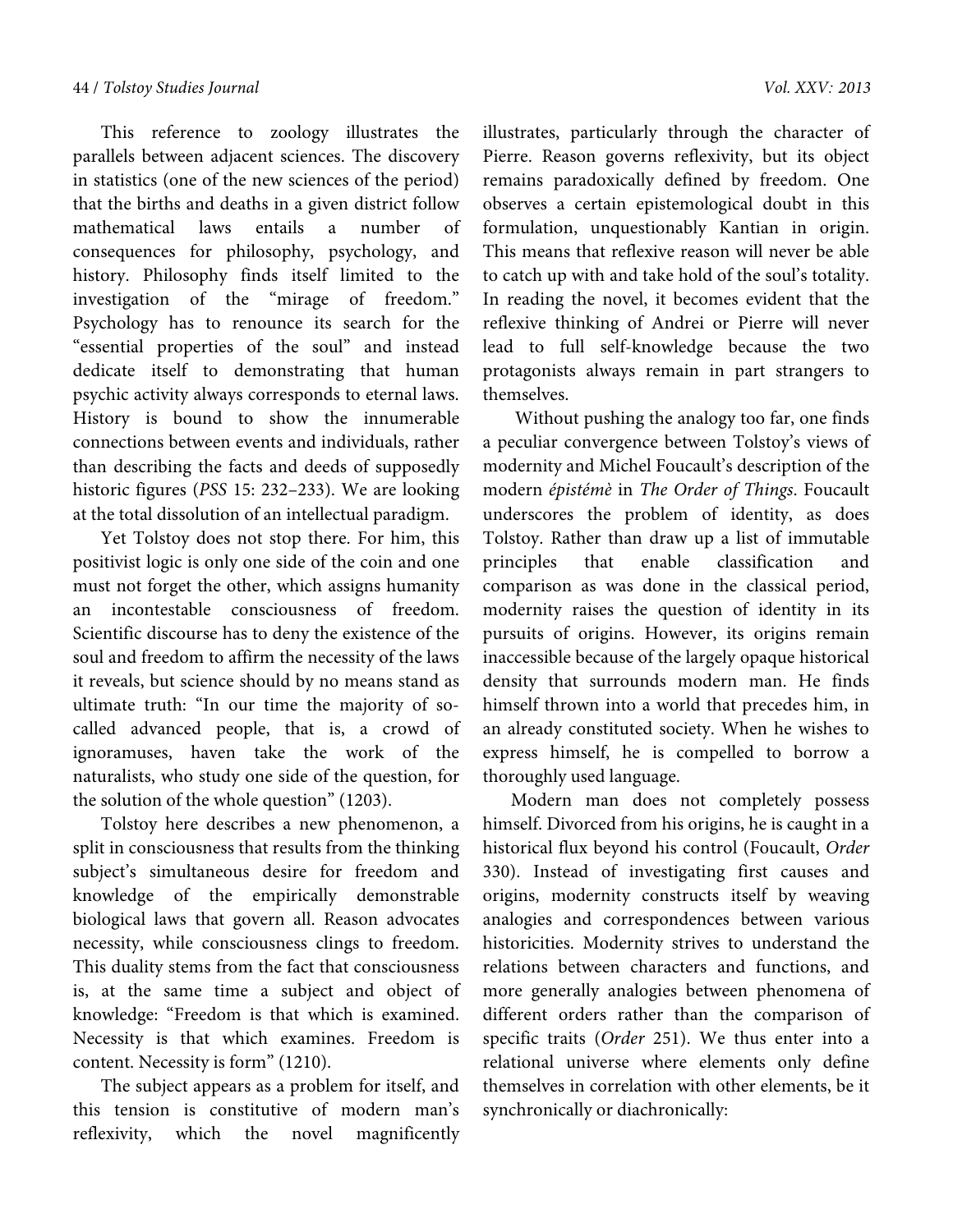The original in man is that which articulates him from the very outset upon something other than himself; it is that which introduces into his experience contents and forms older than him, which he cannot master, it is that which, by binding him to multiple, intersecting, often mutually irreducible chronologies, scatters him through time and pinions him at the center of the duration of things. (*Order* 331)

In *The Order of Things*, Foucault does not directly pose the question of freedom, but he describes human consciousness's oscillation between positivist truth and eschatological truth, which corresponds to the ambivalence between freedom and necessity adumbrated by Tolstoy. This ambiguity originates in modern man's character as "a strange empirico-transcendental doublet" (318). Man is at the same time a corporeal instrument of knowledge, characterized by conditions that predetermine the empirical knowhow he produces, and a subject capable of developing a critique of this knowledge's limits. The subject defines itself in relation to an attempt at constructing absolute truth, located in the future. Thus for Foucault, as well as Tolstoy, epistemological concerns and moral stakes are inextricably linked.

A brief scene in *War and Peace* offers an example of the dispersion of modern man through a number of points in time and space. After the Grande Armée's retreat from Moscow, Pierre looks out over the burnt out ruins of the city and suddenly discovers an aesthetic dimension of the scene, contrary to his contemporaries' intense feeling of defeat and desire for vengeance:

Driving along the streets amidst the charred ruins of houses, he was astonished at the beauty of these ruins. The chimneystacks of the houses, the broken-down walls, picturesquely reminiscent of the Rhine and the Coliseum, were strung out, hiding each other, through the burnt quarters. (1120)

Pierre is rootless, having grown up in Western Europe, and the associations triggered by this view of the city bring him back to his origins. At the beginning of the nineteenth century, the iconography of ruins was in fashion among the Russian aristocracy. It is well known that Hubert Robert, the "painter of ruins" counted many Russian aristocrats as his main clients. The analogy between Moscow and the Coliseum or the Rhineland points to the role of the iconography of ruins in Romantic culture, expressing a desire for grandeur, the quest for authentic origins, and a challenge to the political order and aesthetic timidity of the period.

Thus in a moment of spontaneous receptivity, Pierre shows his sensitivity to European aesthetics, which transcend the political cleavages created by the War of 1812.4 In the context of nationalist or nativist isolation, Pierre's sensitivity to a pluralist aesthetic is particularly striking (Zorin 241–266; Schönle 45–56). It also seems symptomatic that in this moment of openness beyond the historical logic of the epoch, Pierre also discovers solidarity with the common people, since in the scene carpenters, coachmen, and shopkeepers observe him with shining eyes. Historical contradictions, be they national or social, are temporarily suspended thanks to the power of aesthetic intuition. Here ruins incarnate the survival of the past, the heterogeneity of chronologies through which the present is articulated, and thus the density and plurality of the present moment.

We know that Foucault conceptualizes modernity through analogies he finds between different discursive disciplines, be it history, biology, economics, or philology. Contrary to Tolstoy, he does away with the positivist language of scientific laws, because all truth is simultaneously a manifestation of power, which constitutes reality at the same time as it describes it.

Without a doubt, Tolstoy could not accept this Nietzschean relativism. Yet in their models of social life, the two authors share a hesitation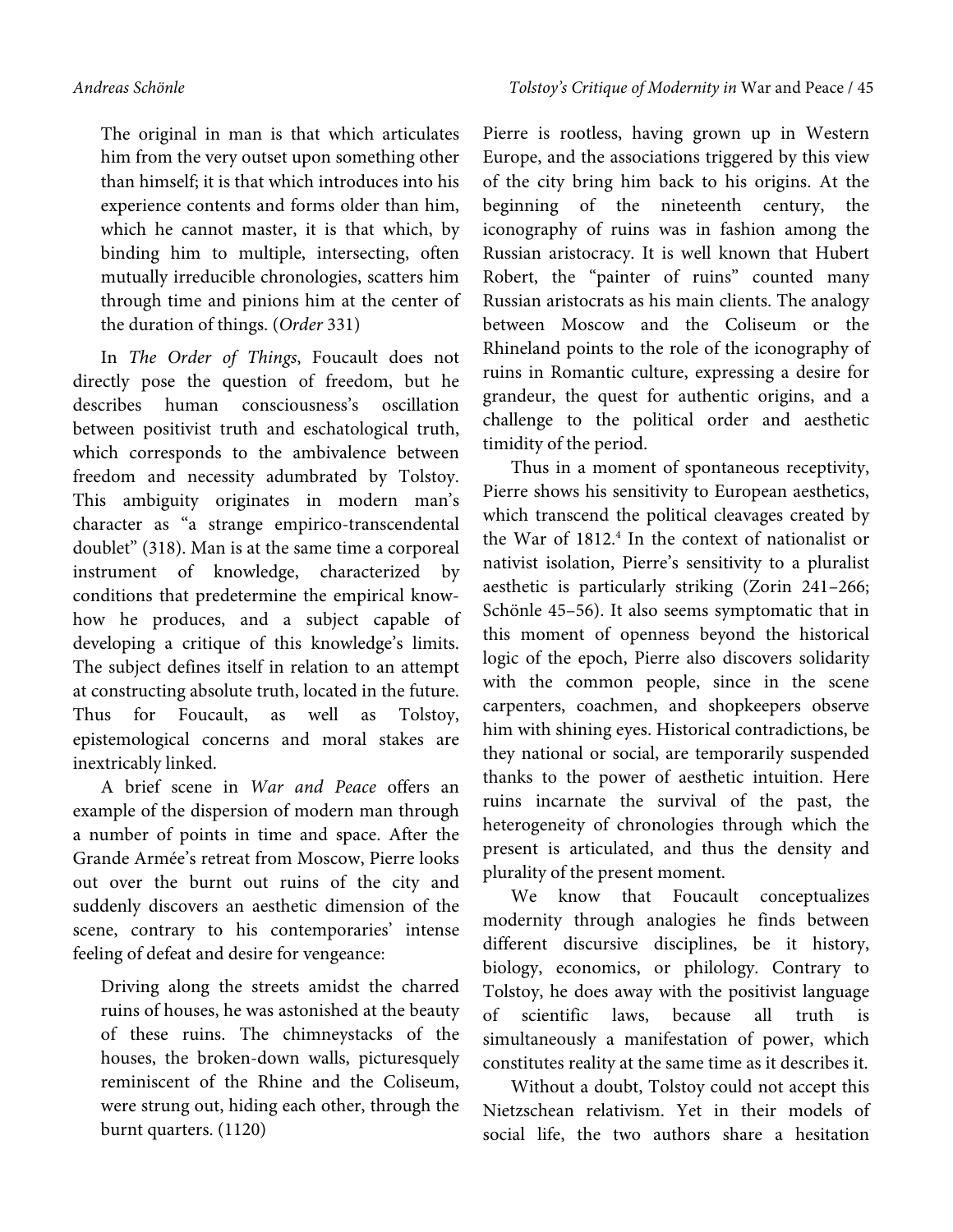between the primacy of individual acts and that of monolithic forces, which traverse and govern the social fabric. As does Tolstoy, Foucault maintains, "power comes from below" (*Sexuality* 94). Nevertheless, like Tolstoy, he depersonalizes power, as it comprises a diffuse force that works through social formations rather than emanating from the will of the sovereign. Foucault speaks of power's "global strategies," which condition and even constitute the possibilities of individual action, to the point of shaping the identity of the modern subject itself. In this respect, one might recall the formula from the end of *Discipline and Punish*:

The model of the carceral city [Paris in the nineteenth century] is not, therefore, the body of the king, with the powers that emanate from it, nor the contractual meeting of wills from which a body that was both collective and individual was born, but a strategic distribution of elements of different natures and levels. (307)

For the philosopher Charles Taylor, Foucault imputes a systematic nature to power that denies the efficacy of local contexts. Taylor concludes that Foucault "leaves us with a strange kind of Schopenhauerian will, ungrounded in human action" (170). The analogy with Tolstoy is patently obvious.

In order to avoid recourse to metaphysical reification, Foucault proposes a sociological analysis of power, even if some of his ideas lend themselves to confusion. Power is not a property that belongs to an individual. On the contrary, it consists of a relational structure that seduces, facilitates, or prohibits certain types of action (Burkitt 54–58). Though abstract, power only exists in relation to individuals struggling to realize themselves in the social sphere. It follows then that power cannot be theorized in a philosophical manner, because it is not a real thing, but can only be empirically described in its mode of functioning;

hence Foucault's analysis of modern structures of incarceration or the imposition of sexual practices and forms of identity.

Literary criticism has misunderstood the sociological dimension of Tolstoy's thought, in particular his elaboration of a critique of modernity. In the first part of the epilogue, Tolstoy in fact offers a sociological analysis of the modern world. As he raises the problem of accounting for the unprecedented destruction during the Russian campaign, he advances the following factors. It would first be necessary for the French to organize themselves into a large enough military unit, second that they abandon all their traditions and customs, and finally that their leader be an individual capable of justifying the deceptions, brigandage, and murders that come with the movement of a great army (1132). In other words, this historical novelty, the diffusion and normalization of destructive behavior, necessitated: 1) The creation of an institution both colossal and powerful, the modern army; 2) the moral and cultural detachment from the past, the feeling of living in a society that defined itself as it constituted itself and was not bound by tradition; 3) the existence of an ideology that supplanted the moral and cultural norms of the past and justified the present; an ideology incarnated by a single man, who stood both as leader and model. To quote the author:

And starting with the French revolution, the old, insufficiently large group is destroyed; old customs and traditions are obliterated; step by step a group of a new size is produced, along with new customs and traditions, and that man is prepared who is to stand at the head of the future movement and bear upon himself all the responsibility for what is to be performed. A man without convictions, without customs, without traditions, without a name, not even a Frenchman […] is borne up to a conspicuous place. (1133)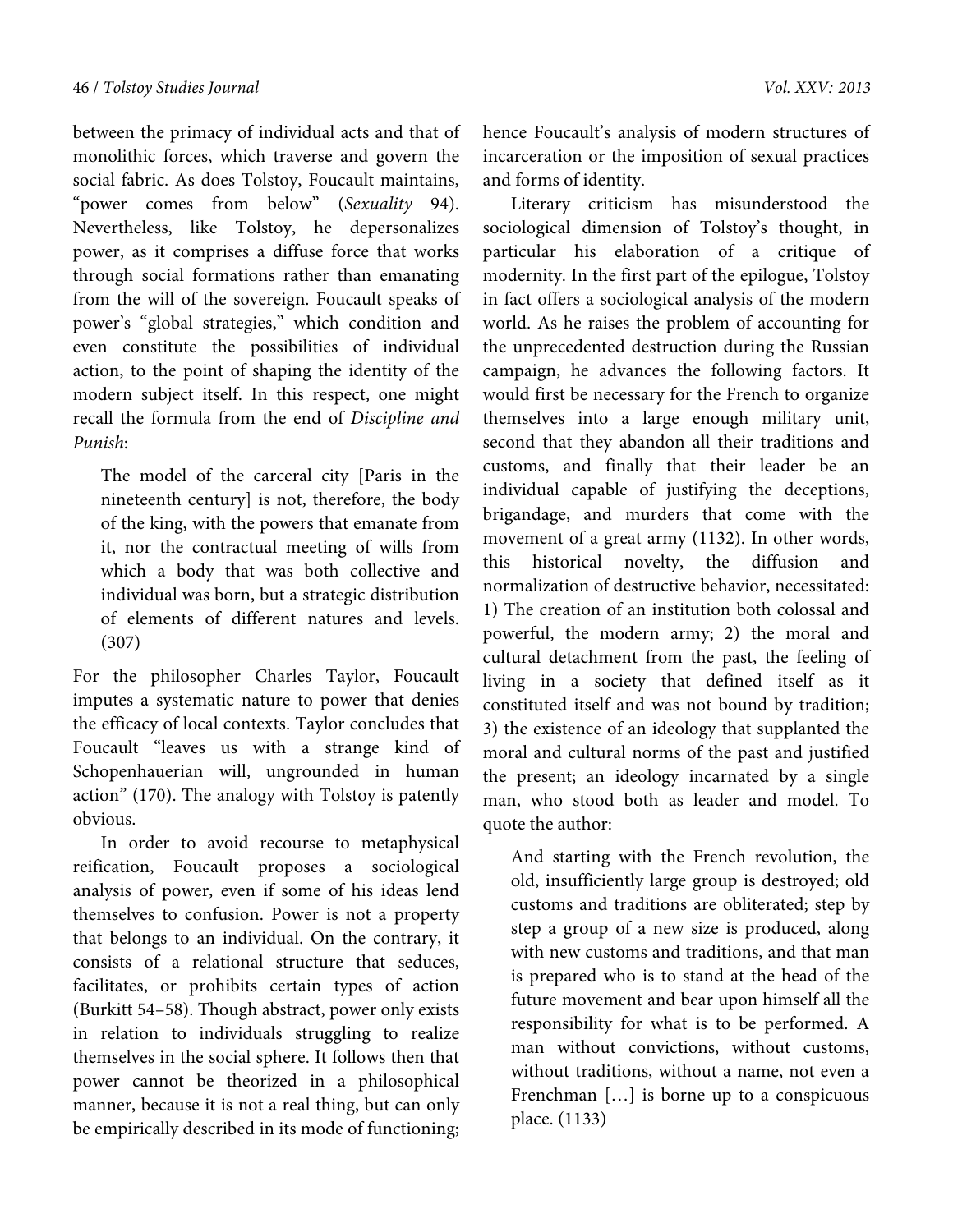One notes in the description the role of an individual who incarnates the break with the past and concentrates power in his hand, which he exercises by controlling an institution, the army, and using a legitimizing discourse. Thus, modernity is characterized on the one hand by the rejection of the past, and on the other, by the concentration of power into institutions that regulate human behavior in a rigid fashion.

Ideological discourse does not directly provoke social action. Tolstoy categorically rejects the kind of history that gives ideas a determining force. While admitting that ideas play a new role in the modern era, since he speaks of the *new force* of ideas, the role is neither exclusive nor determinative. At least this is what emerges from the image Tolstoy employs to characterize their effect. Ideologies "take away the moral responsibility of the people who produce events. These temporary goals are similar to the brushes that go in front of a train to clear the way on the rails: they clear the way of people's moral responsibility" (1198). It is the locomotive that governs history, but the brush it carries frees up the terrain. Ideologies take the place of an individual's critical reflection and allow the forces of history to subjugate peoples.

Modern institutions govern human behavior:

For common activity people always form themselves into certain units within which, despite the variety of purposes set for the joint action, the relation among the people participating in the activity is always the same. (1196)

These identical and recurring relations are the result of the relationships of authority that exist in any hierarchy. Tolstoy cites the army as a model of the mechanical social structures created by modernity.

To sum up, one could say that modernity creates rigid hierarchies that subjugate individuals to modes of normative behavior, are based on the

rejection of tradition, and take the place of moral reflection by supplanting the individual's free will. There is a militarization of society, denounced by Pierre toward the end of the novel, which incidentally is not unique to France under Napoleon.

In this analysis, one discovers a relational and pragmatic definition of power, not without analogy to Foucault's. For Tolstoy, it is clear that power does not emanate from the spiritual or intellectual force of a political leader (1188). Napoleon only incarnates a historical movement that overtakes him. Moreover, Tolstoy seems to share the insight into the constructive and constitutive force of power. Even an individual's psychological structure cannot escape the clutch of his epoch. In rejecting the notion of the psychological stability and fixedness of the human being throughout time, modernity creates a shift comparable to that made by the Copernican revolution in astronomy (1213– 1214).

Power produces and shapes reality, as much at the discursive level as for social practices. For Tolstoy, however, power's productive capacity stems from a rejection of traditions, and thus a rupture with the past. At an epistemological level, the writer hails this intellectual upheaval. In the drafts of *War and Peace* he invokes the modernist rhetoric of *tabula rasa* in exhorting historiography to transform and reconstruct itself on the basis of new intellectual premises. But in the novel, and in particular in Pierre's speeches against the militarization of society, the rupture with the past is seen as a pernicious development that facilitates the usurpation of power by institutions. By reducing individuals to their social role, modernity destroys the human capacity for moral and aesthetic judgment. In the case of Napoleon's personality, typical of modern man, Tolstoy underlines precisely "the total absence of a sense of beauty and justice" (*PSS* 15: 205).

The novel confirms this institutional critique. One will remember that the narrator compares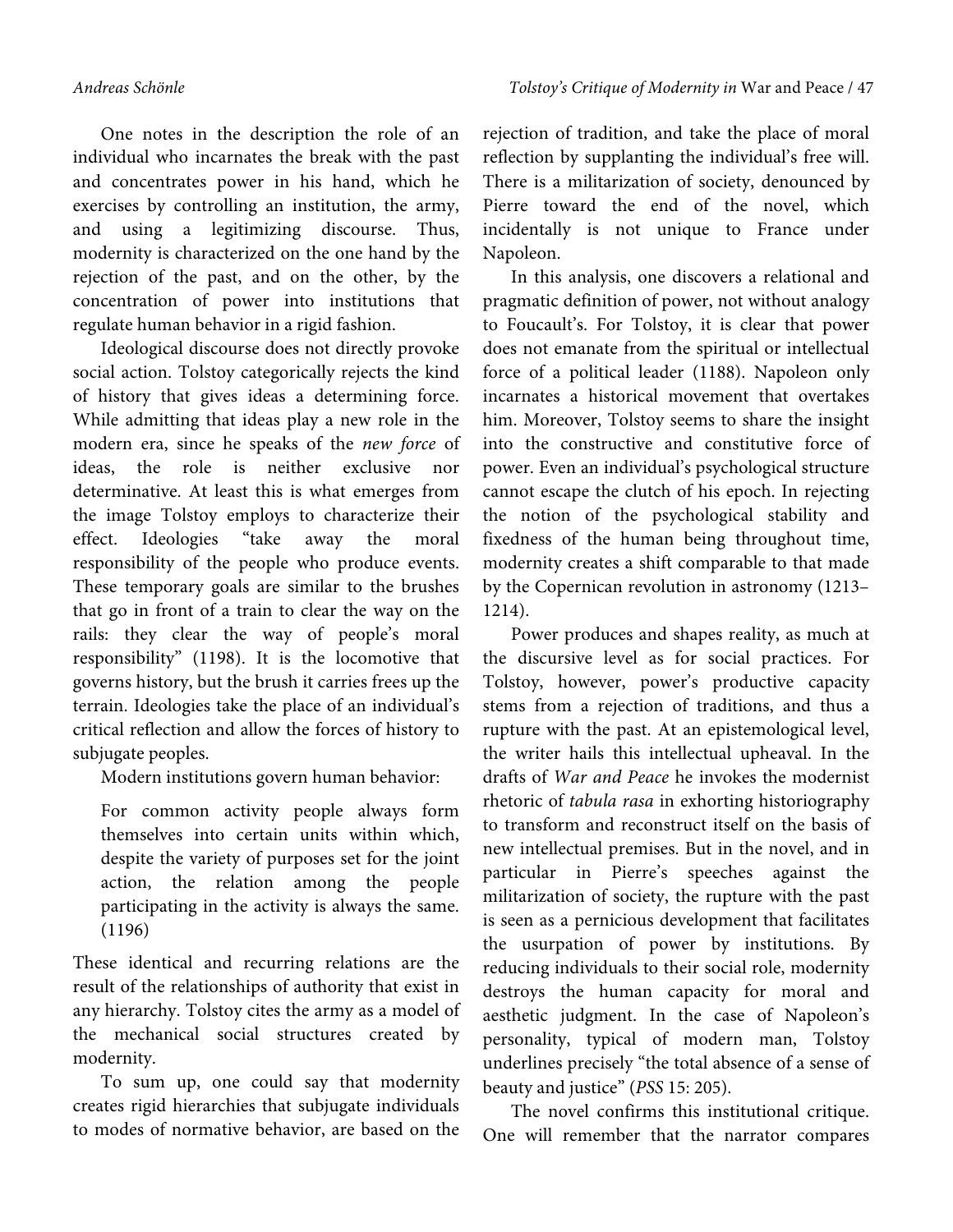Madame Scherer's salon to a spinning mill or a conversation machine. The Russian army is described as the cogwheel of a clockwork, set in motion by the commander-in-chief's will. The Grande Armée also takes on a mechanical form. When Pierre is taken prisoner, he feels as though he has fallen between the workings of a machine (963). On several occasions, the army is shown to be a system that forces people to act against their will (*PSS* 15: 100). Here rationalization, at the heart of modernity, takes a harmful turn because it confers excessive power to institutions.

The vision of the social body as a mechanical system corresponds with the first-hand description of a guillotining in Paris in 1857 that Tolstoy shared with his friend, V. P. Botkin. What shocked him most about this spectacle of state force was precisely the implacable rationality of this instrument of death, the total absence of passion, signifying the rigorous application of a political law:

I have seen many horrors in war and in the Caucasus, but if a man were torn to pieces in my presence, it would not have been as repulsive as this ingenious and elegant machine by means of which they killed a strong, hale, healthy man in an instant. There [in war] it is not a question of the rational [will], but the human feeling of passion, while here it is a question of calm and convenient murder finely worked out, and there's nothing grand about it [...] Then the repulsive crowd, the father explaining to his daughter what a convenient and ingenious mechanism it is, and so forth. The law of man—rubbish! (*PSS* 60: 167–168)5

The guillotine becomes a metaphor of the welloiled machinery of the state, of the depersonalization inherent in any perfectly mechanized assemblage.

Modernity is thus nothing other than a rational bureaucratic machine. The analogy between Foucault and Tolstoy can in part be understood by a genealogy or at least a consonance that goes from Foucault to Max Weber and, further back, to Tolstoy. We know the German sociologist to have been an assiduous reader of Tolstoy. Weber refers to the writer in the context of a discussion on science's powerlessness to answer final questions. Science is part of the process of the "intellectual rationalization" of existence, leaving the human being in a position of disenchantment. The conviction that any force, any relation can be made to submit to man means that man now depends on science, which, given that progress is always provisional, is incapable of offering a definitive answer to the question of the meaning of life. However, Weber maintains that Tolstoy grasped the fact that death loses all meaning in the modern world, because it is only a random interruption of an always-contingent existence, based on an infinitely incomplete and ephemeral understanding of the world (488–489). Caught in the infinite wake of progress and the absence of teleology, death can never represent the culmination of a life, which deprives life of any deeper meaning.<sup>6</sup>

The relationship between Weberian and Foucauldian genealogies remains controversial, although many critics agree about the resemblance between the former's notion of rationalization and the latter's intuition of an inextricable link between power and knowledge. For Foucault rationality is not an anthropological given, but a product of discursive formations. Nevertheless, it is clear that he agrees with Weber in his fundamental analysis of the social body as an instrument of control and objectification. Without wanting to imply a relation of influence, one notices the same affinity in Tolstoy's works.

It is important nonetheless to highlight the fundamental differences between the Foucauldian vision of modernity and Tolstoy's. First, as opposed to Foucault, Tolstoy does not think of reality as a discursive patchwork, but rather as a constellation of actions, both private and public, that constitute social life. Furthermore, Tolstoy does not go as far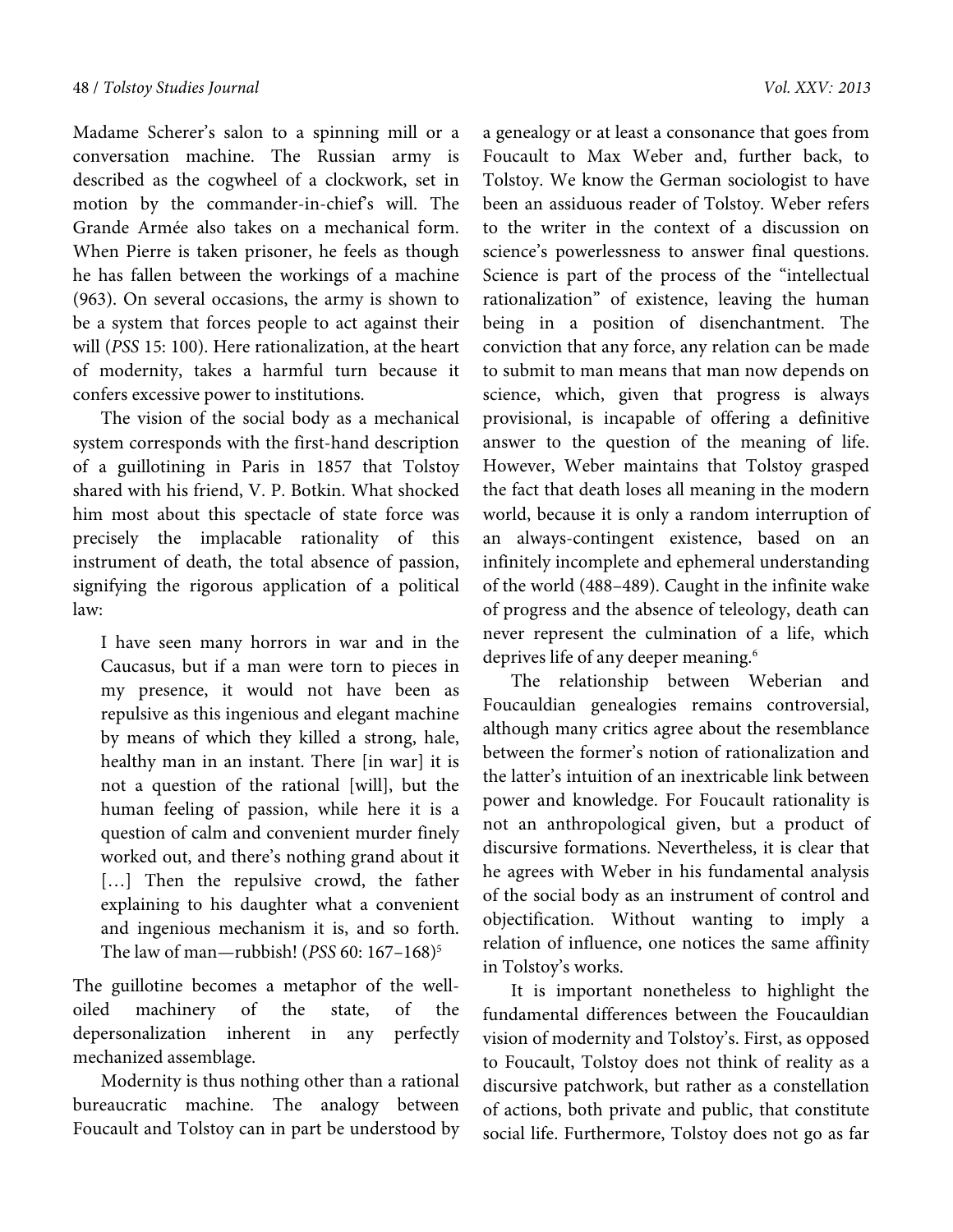in the dismantling of the subject and this constitutes a fundamental difference. Here I would point to another brief scene in *War and Peace* that unfolds at Otradnoe, the Rostovs' estate, during the Christmas holiday. Natasha, ordinarily joyous and always making the most of the present, finds herself suddenly afflicted with a melancholy mood, confessing to her brother the impression that everything good has already happened.

The conversation turns to dreams and Natasha suddenly feels a strange sensation: "I think when you remember, remember, remember everything like that, you could go until you remember what was there before you were in the world." Sonya replies that this resembles what the ancient Egyptians called metempsychosis. Natasha responds, "No, you know, I don't believe we were in animals […]. I know for certain that we were angels somewhere else, and visited here, so we remember everything…" (521). The vague markers of her sense of space, rendered more faithfully as "somewhere over there and here," seem to indicate an interlacing of immanent and transcendent spheres. When her brother asks her why, if they were angels, they had fallen so low, Natasha firmly responds: "Not lower, who told you it was lower?" (522). In other words, her intuition of transcendent spiritual space depends on a rejection of Christian axiology and the myth of the Fall of Man. She can participate in the present in a plurality of spaces, can remember what preceded her life, and thus live in a sort of heterogeneity that goes beyond the spatial and temporal limits of her empirical being.

One could think of the multiple and interconnected chronologies Foucault refers to, but with the difference that for him their interweaving remains closely linked with the knowledge of finitude. "Modern man […] is possible only as a figuration of finitude" (*Order of Things* 318). For Natasha, on the other hand, and by extension Tolstoy, the interconnection of chronologies can lead to an intuition of a spiritual sphere that suggests immortality.

Tolstoyan modernity very clearly distinguishes itself from a Hegelian vision of history. The laws that Tolstoy proposes to demonstrate should not be confused with Hegelian teleology. It is here that one discovers the paradox of the writer's philosophy of history. First, he questions the role of reason in history. The first part of the epilogue to *War and Peace* contains a clear aphorism: "If we allow that human life can be governed by reason, the possibility of life is annihilated" (1131). In other words, only that which escapes reason truly lives.

This anti-rationalist presumption is repeated several times in the course of the epilogue, notably in the form of a polemic with Darwinism and Positivism. In an 1863 article entitled "Progress and the Definition of Education," written just before Tolstoy tackled the novel, he directly takes on the notion of historic progress. The piece begins with a refutation of historicism, based on the Hegelian axiom, "all that is historical is reasonable" (*PSS* 8: 236). Tolstoy shows that in reducing a phenomenon to its position in history, one legitimates any development and in so doing abolishes any supra-historical criteria: whether religious, moral, or aesthetic.

Historicism leads to a relativism that, when pushed to its limits, deprives events of any intrinsic signification. Moreover, Tolstoy believes that nothing should lead us to think that historical changes necessarily lead to progress. "I do not concur with the religions of progress; besides faith, nothing proves the necessity of progress," he affirms (*PSS* 8, 328).7

Tolstoy first attacks the partiality of this conception of progress, notable its focus on European civilization. Furthermore, according to Tolstoy, even at the heart of Western civilization, technological progress only benefits the upper classes. The peasants of his epoch have in no way benefited from the invention of electricity or the telegraph, nor the steam engine, nor the train, not even from the invention of the printing press.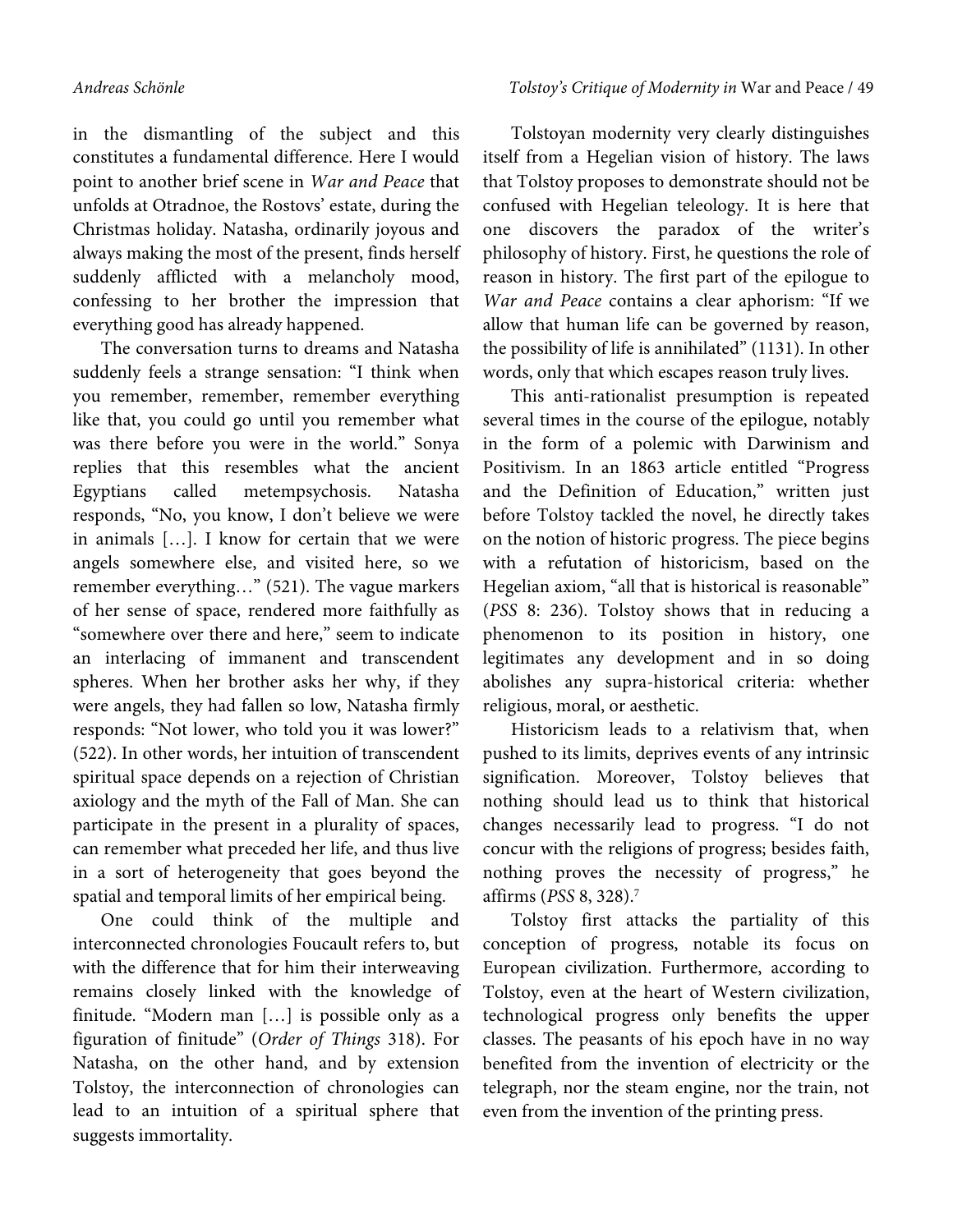Finally, Tolstoy calls the very definition of the good life into question. As is his wont, he finds multiple parameters that do not evolve in a parallel manner. Hence, the notion of progress is nothing but an optical illusion based on a partial consideration of pertinent factors.

History, in and of itself, has no intrinsic legitimacy. To say something is historical does not mean it is good. The rationality that characterizes modernity cannot find a basis in itself. Modernity requires external justification, and Tolstoy convincingly shows in the novel that this is wanting. Rationalization concentrates power and creates institutions that disregard individuals' free will and moral conscience. Even at the heart of consciousness, reason is a colonizing faculty, wholly incapable of grounding and defining subjectivity, because of the human subject's spiritual dimension and penchant for freedom.

Tolstoy plainly anticipates what Adorno and Horkheimer later described as the "dialectic of enlightenment," the intellectual trajectory of reason, which in pursuit of an ever-escaping legitimacy, ends by destroying itself and opening the door to a new mythology, dictatorial power. Pierre's political activities at the end of the book find meaning in the refusal of society's rationalization and militarization he observes with terror. When Pierre denounces the fact that "there are no independent people like you and me left," he proposes a return to individual responsibility and free will (1169).

Tolstoy definitively falls back on a political vision of resistance, based on an autonomous subject, to an inexorable process of modernization and rationalization. One clearly sees the acuity of the Tolstoyan vision of modernity on the one hand, and on the other, the intensity of his rejection of this new period, a rejection that underpins the public role Tolstoy took on in the last decades of his life.

## **Notes**

Translated by Robert Watson.

This article was first published as "La critique de la modernité dans le Tolstoï de *Guerre et paix* : intersections avec Foucault," *Un autre Tolstoï*, ed. Catherine Depretto (Paris: Institut d'études slaves, 2012: 53–67) and is reproduced in translation by permission of the editor. For the sake of consistency with the style of the translations quoted, this article will use traditional, non-gender-neutral philosophical language.

1. According to Boris Eikhenbaum, Tolstoy's critique of modernity is inscribed in his anarchist "anti-historism" of the 1860s and a retreat to domestic life, conceived as immutable and hence not subject to history. Eikhenbaum's thesis does not take into account the complexity and evolution of Tolstoy's views. His "antihistorism," as we will see, proceeds from a rejection of the Hegelian notion of history's rational unfolding, but in no way signifies that Tolstoy denies the reality of historical changes, even and especially in private life (*PSS* 2, 221).

2. In the drafts of the novel, Tolstoy clearly defines what he means by the new history: "Although the gaze of history has turned away, step by step, from ancient monuments (by new history I mean the historical schools of the end of the last century and beginning of this one), in this era of anti-religious movements, in the wake of the rejection of divine intervention in human affairs and the recognition that divinity does not make humans submit to one authority and does not dispose of their will, the theoretical disagreement between new and ancient historians manifests itself in a particularly pronounced manner." (*PSS* 15: 186) Tolstoy adds, in a crossed-out gloss, a reference to Voltaire and his *Poem on the Lisbon Disaster* (1756), which became the paradigmatic text for this new era abandoned by God.

3. Translator's note: English quotes from *War and Peace* are from Richard Pevear and Larissa Volokhonsky's 2007 translation.